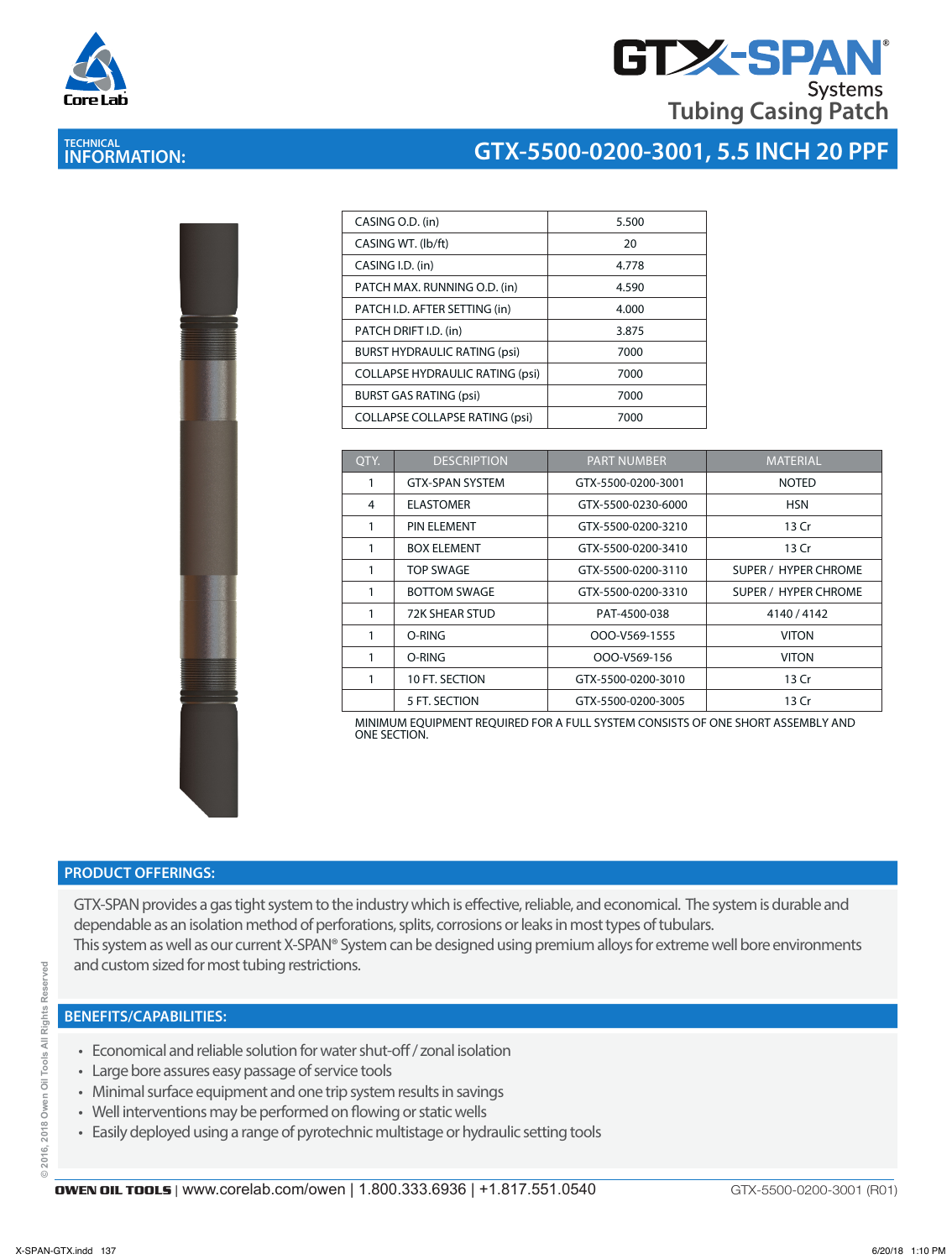

# **GTX-SPAN Tubing Casing Patch**

## **TECHNICAL INFORMATION:**

# **GTX-5500-0200-3001, 5.5 INCH 20 PPF**



| CASING O.D. (in)                       | 5.500 |
|----------------------------------------|-------|
| CASING WT. (lb/ft)                     | 20    |
| CASING I.D. (in)                       | 4.778 |
| PATCH MAX. RUNNING O.D. (in)           | 4.590 |
| PATCH I.D. AFTER SETTING (in)          | 4.000 |
| PATCH DRIFT I.D. (in)                  | 3.875 |
| <b>BURST HYDRAULIC RATING (psi)</b>    | 7000  |
| <b>COLLAPSE HYDRAULIC RATING (psi)</b> | 7000  |
| <b>BURST GAS RATING (psi)</b>          | 7000  |
| <b>COLLAPSE COLLAPSE RATING (psi)</b>  | 7000  |

| QTY.         | <b>DESCRIPTION</b>                     | <b>PART NUMBER</b> | <b>MATERIAL</b>             |
|--------------|----------------------------------------|--------------------|-----------------------------|
| 4            | <b>ELASTOMER</b>                       | GTX-5500-0230-6000 | <b>HSN</b>                  |
| 1            | PIN ELEMENT                            | GTX-5500-0200-3210 | 13 Cr                       |
| $\mathbf{1}$ | <b>BOX ELEMENT</b>                     | GTX-5500-0200-3410 | 13 Cr                       |
| $\mathbf{1}$ | <b>TOP SWAGE</b>                       | GTX-5500-0200-3110 | <b>SUPER / HYPER CHROME</b> |
| $\mathbf{1}$ | <b>BOTTOM SWAGE</b>                    | GTX-5500-0200-3310 | SUPER / HYPER CHROME        |
| $N+1$        | O-RING                                 | OOO-V569-1555      | <b>VITON</b>                |
| $N+1$        | O-RING                                 | OOO-V569-156       | <b>VITON</b>                |
| $\mathbf{1}$ | <b>72K SHEAR STUD</b>                  | PAT-4500-038       | 4140 / 4142                 |
| $\mathbf{1}$ | SET SCREW 1/4 INCH X 20 TPI, 5/16 INCH | PUR-0501-030       | <b>ALLOY</b>                |
| N            | 10 FT. SECTION                         | GTX-5500-0200-3010 | 13 Cr                       |
| $\mathbf{1}$ | <b>SLEEVE NUT</b>                      | SET-3250-120       | 4130/4140                   |
| $\mathbf{1}$ | <b>SLEEVE LOCK NUT</b>                 | SET-3250-121       | 4130/4140                   |
| $\mathbf{1}$ | SETTING SLEEVE ASSY                    | SET-3250-148       | <b>NOTED</b>                |
| $\mathbf{1}$ | <b>LOCK NUT</b>                        | SET-3500-025       | 1213/1215                   |
| $\mathbf{1}$ | <b>QUICK CHANGE ROD</b>                | SET-3250-130       | 4130/4140                   |
| $\mathbf{1}$ | <b>OUICK CHANGE NUT</b>                | SET-3250-131       | 4130/4140                   |
| $\mathbf{1}$ | TOP ADAPTER ROD                        | SET-3250-132       | 4130/4140                   |
| $N+1$        | ROD TANDEM CONNECTOR                   | SET-3250-133       | 4130/4140                   |
| $\mathbf{1}$ | 10 FT. ROD                             | SET-3250-134       | 4130/4140                   |
| OPT          | 5 FT. ROD                              | SET-3250-135       | 4130/4140                   |
| $\mathbf{1}$ | <b>BOTTOM ROD EXTENDED</b>             | SET-3250-136L      | 4130/4140                   |
| $\mathbf{1}$ | <b>COLLET ASSEMBLY</b>                 | SET-3250-154       | <b>NOTED</b>                |
| $\mathbf{1}$ | <b>END SUB</b>                         | SET-3250-156       | 4130/4140                   |
| $\mathbf{1}$ | <b>COLLET BODY</b>                     | SET-3250-155       | 4140                        |
| $\mathbf{1}$ | <b>COLLET SUPPORT</b>                  | SET-3250-157       | 4130 / 4140 / 4142          |
| N            | <b>ROD SUPPORT</b>                     | SET-3250-160       | <b>ALUMINIUM</b>            |

MINIMUM EQUIPMENT REQUIRED FOR 10 FT. SYSTEM

**OWEN OIL TOOLS** | www.corelab.com/owen | 1.800.333.6936 | +1.817.551.0540 GTX-5500-0200-3001 (R01)

**© 2016, 2018 Owen Oil Tools All Rights Reserved**

 $@2016,$ 

2018 Owen Oil Tools All Rights Reserved